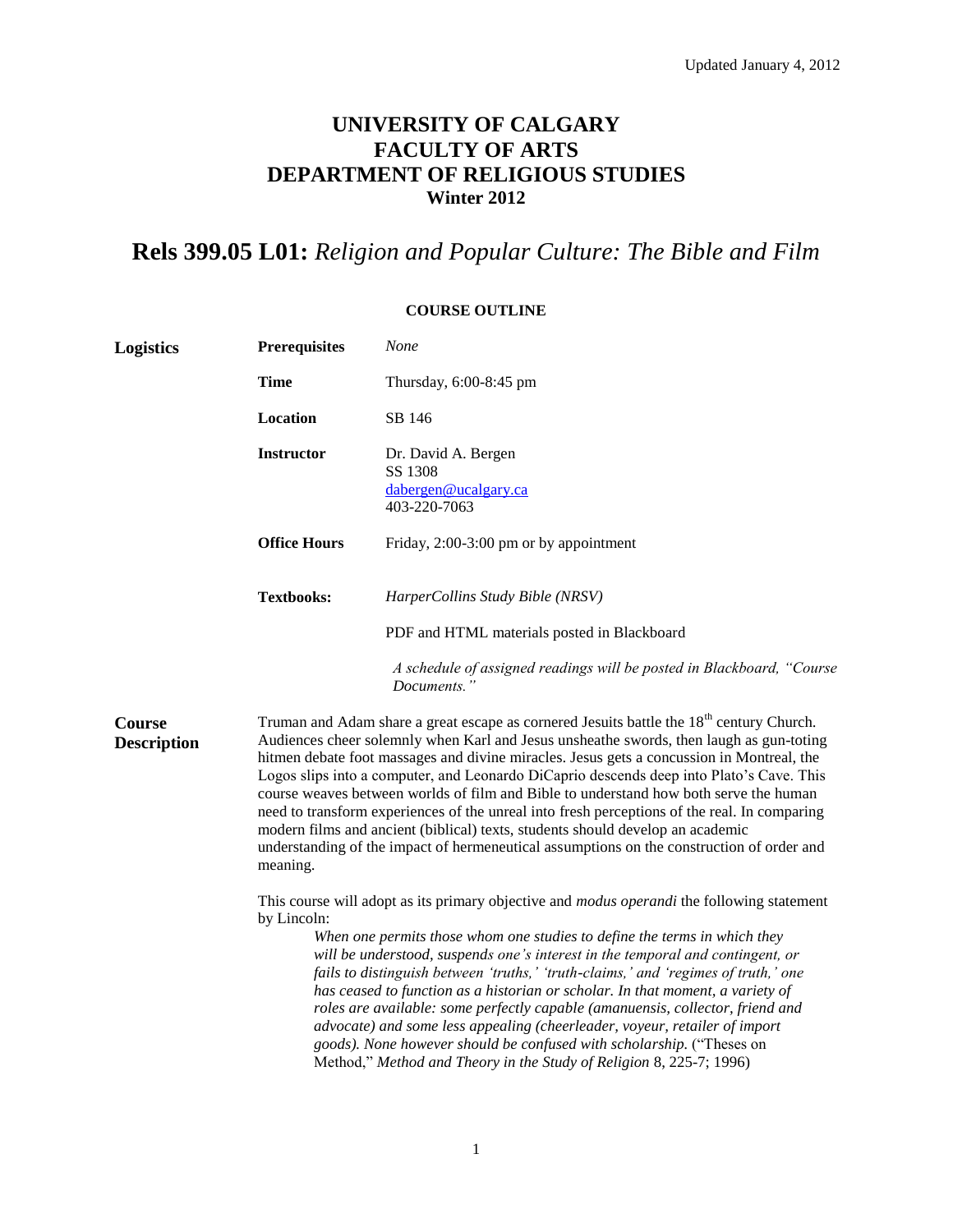| <b>Learning</b><br><b>Assessment</b>    | Six equally-weighted tests (Jan 26, Feb 9, Mar 1, 15, and 29, Apr 12)                                                                                                                                                                                                                                                                                                                 |   |                                                                                                                                                                                                  |   |           |   |                                                                                                                                                                                                                                                                                                                                                                                                                                                                                                                                                                                                                                                                                                                                                                                 | 60%                                                                                                                                                                                                                                                                                                                                                                 |
|-----------------------------------------|---------------------------------------------------------------------------------------------------------------------------------------------------------------------------------------------------------------------------------------------------------------------------------------------------------------------------------------------------------------------------------------|---|--------------------------------------------------------------------------------------------------------------------------------------------------------------------------------------------------|---|-----------|---|---------------------------------------------------------------------------------------------------------------------------------------------------------------------------------------------------------------------------------------------------------------------------------------------------------------------------------------------------------------------------------------------------------------------------------------------------------------------------------------------------------------------------------------------------------------------------------------------------------------------------------------------------------------------------------------------------------------------------------------------------------------------------------|---------------------------------------------------------------------------------------------------------------------------------------------------------------------------------------------------------------------------------------------------------------------------------------------------------------------------------------------------------------------|
|                                         | Five equally-weighted "Cave Critiques"<br>40%<br>(to be submitted electronically on Fridays, within 24 hours of<br>viewing the scheduled film: Jan 20, Feb 3 and 17, Mar 9 and 23)                                                                                                                                                                                                    |   |                                                                                                                                                                                                  |   |           |   |                                                                                                                                                                                                                                                                                                                                                                                                                                                                                                                                                                                                                                                                                                                                                                                 |                                                                                                                                                                                                                                                                                                                                                                     |
|                                         |                                                                                                                                                                                                                                                                                                                                                                                       |   |                                                                                                                                                                                                  |   |           |   |                                                                                                                                                                                                                                                                                                                                                                                                                                                                                                                                                                                                                                                                                                                                                                                 | Total: 100%                                                                                                                                                                                                                                                                                                                                                         |
|                                         | • the exams will involve typical university testing formats.<br>• no external aids will be allowed during any exams in this course.<br>his/her notes; lecture notes will not be available from the instructor.<br>hours of a missed exam or deadline.<br>• no remedial assignments are available in this course.                                                                      |   | penalty as may be determined):<br>circumstances whatsoever;<br>authorized by the examiner;<br>• leaving answer papers exposed to view:<br>• attempting to read other student's examination work. |   |           |   | • a passing grade on any of the assessments is not essential for passing the course.<br>• tests must be written on the dates scheduled. No exceptions will be made, except for<br>from a physician or counselor). You must contact the instructor within twenty-four<br>• The University Calendar states: "It is the responsibility of students who have<br>prolonged absences from class because of physical and/or emotional health<br>• please note that the University of Calgary regulations strictly prohibit the following<br>during examinations (the penalty for which is suspension or expulsion or such other<br>• speaking to other candidates or communicating with them under any<br>• bringing into the examination room any textbook, notebook, or document not | • if a student is anticipating a class absence s/he should find a classmate willing to loan<br>death, significant illness, or domestic affliction (corroborated by a valid, original note<br>problems to present to the faculty office offering the course a statement from a<br>physician/counselor attesting to the physical or emotional health of the student." |
| Grading<br><b>Scale</b>                 | A numerical grade is assigned for each course requirement. Following the final graded<br>component, a letter grade is assigned, using the department-approved table of equivalencies:<br>$A+100-96$<br>$C+ 69-65$<br>$B+ 84-80$<br>$D+ 54-53$                                                                                                                                         |   |                                                                                                                                                                                                  |   |           |   |                                                                                                                                                                                                                                                                                                                                                                                                                                                                                                                                                                                                                                                                                                                                                                                 |                                                                                                                                                                                                                                                                                                                                                                     |
|                                         | A 95-90                                                                                                                                                                                                                                                                                                                                                                               | B | 79-75                                                                                                                                                                                            | C | 64-60     | D | 52-50                                                                                                                                                                                                                                                                                                                                                                                                                                                                                                                                                                                                                                                                                                                                                                           |                                                                                                                                                                                                                                                                                                                                                                     |
|                                         | A-89-85                                                                                                                                                                                                                                                                                                                                                                               |   | $B - 74-70$                                                                                                                                                                                      |   | $C-59-55$ | F | under 50                                                                                                                                                                                                                                                                                                                                                                                                                                                                                                                                                                                                                                                                                                                                                                        |                                                                                                                                                                                                                                                                                                                                                                     |
|                                         | N.B. All written assignments will be graded with regard to both form<br>and content.                                                                                                                                                                                                                                                                                                  |   |                                                                                                                                                                                                  |   |           |   |                                                                                                                                                                                                                                                                                                                                                                                                                                                                                                                                                                                                                                                                                                                                                                                 |                                                                                                                                                                                                                                                                                                                                                                     |
| Academic<br><b>Honesty</b>              | Plagiarism is not tolerated at the University of Calgary and has serious consequences.<br>Your essays/presentations must be your own work and inadequate referencing may be<br>seen as plagiarism. Please see the relevant sections on Academic Misconduct in the<br>current University Calendar. If you have questions about correct referencing, please<br>consult your instructor. |   |                                                                                                                                                                                                  |   |           |   |                                                                                                                                                                                                                                                                                                                                                                                                                                                                                                                                                                                                                                                                                                                                                                                 |                                                                                                                                                                                                                                                                                                                                                                     |
| <b>Important Dates</b>                  | Please note the information regarding withdrawals and fee refunds in the current University<br>Calendar.                                                                                                                                                                                                                                                                              |   |                                                                                                                                                                                                  |   |           |   |                                                                                                                                                                                                                                                                                                                                                                                                                                                                                                                                                                                                                                                                                                                                                                                 |                                                                                                                                                                                                                                                                                                                                                                     |
| <b>Academic</b><br><b>Accommodation</b> | If you are a student with a disability who requires academic accommodation and you have<br>not registered with the Disability Resource Centre, please contact their office at 403-220-<br>8237. Students who have not registered with the Disability Resource Centre are not eligible                                                                                                 |   |                                                                                                                                                                                                  |   |           |   |                                                                                                                                                                                                                                                                                                                                                                                                                                                                                                                                                                                                                                                                                                                                                                                 |                                                                                                                                                                                                                                                                                                                                                                     |